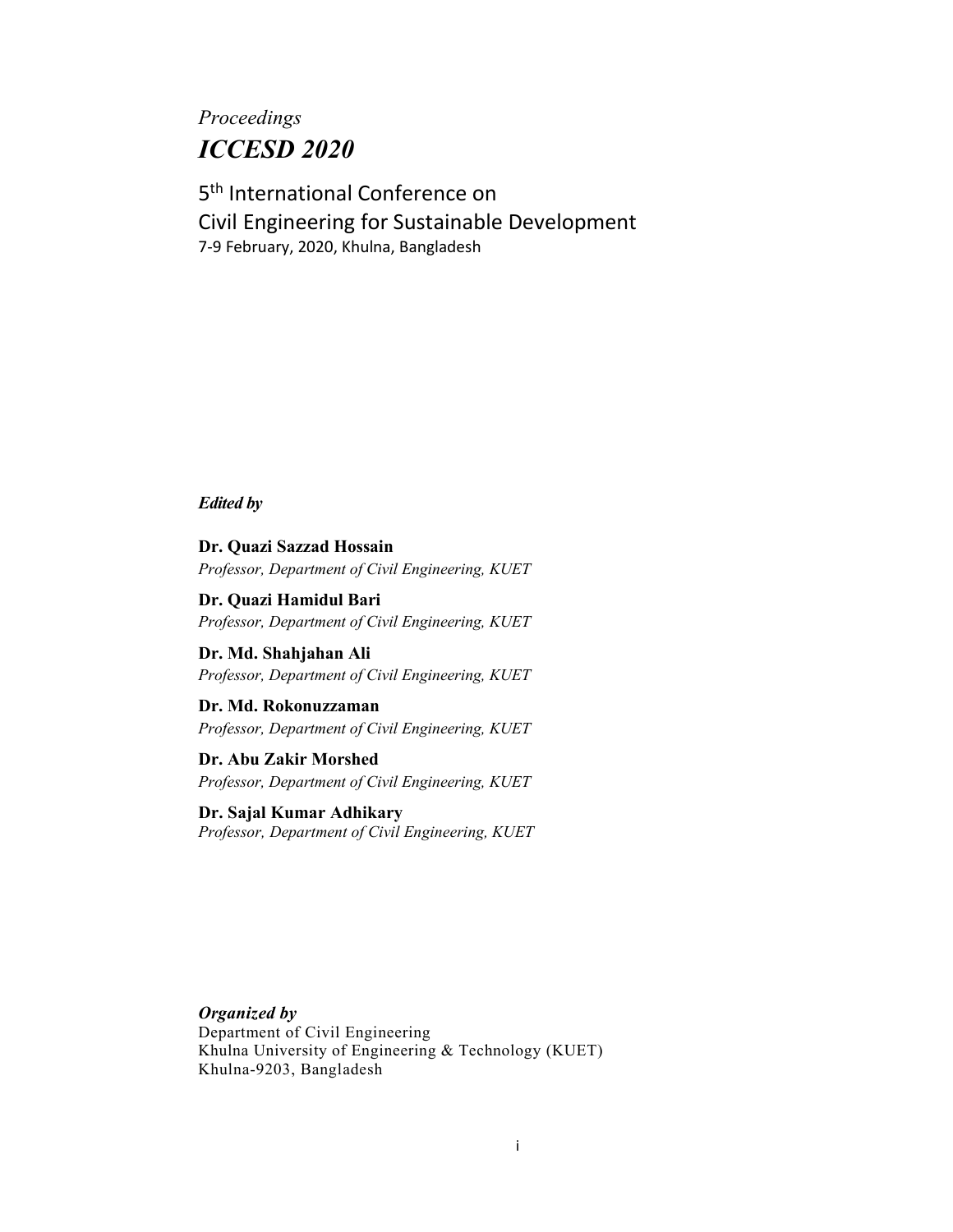## **First published in February 2020**

*ICCESD 2020*, the 5<sup>th</sup> International Conference on Civil Engineering for Sustainable Development was organized by the Department of Civil Engineering, Khulna University of Engineering & Technology, Bangladesh.

## *Published by*

*ICCESD 2020* Department of Civil Engineering Khulna University of Engineering & Technology Khulna-9203, Bangladesh Tel: 880-41-769468~75 Ext. 200 Fax: 880-41-774780 E-mail : iccesd@kuet.ac.bd Website: www.iccesd.com

*The contents of the proceedings may be reproduced by individual/governmental/nongovernmental organizations for non-commercial/academic/research purposes with appropriate acknowledgement*. *Any other form of reproduction, storage in a retrieval system or transmission by any means for commercial purposes requires prior permission from ICCESD*.

Copyright © *ICCESD* ISBN: 979-984-34-8763-6 (Printed Proceedings of Abstracts) 978-984-34-8764-3 (CD-ROM proceedings of Full Paper)

400 Copies *Full papers are available in CD-ROM* 

*Cover Design Dr. Muhammad Harunur Rashid, Mr. Md. Maruf Molla Khulna University of Engineering & Technology, Bangladesh*

*Page Layout Dr. Sajal Kumar Adhikary; Dr. Md Mahfuzur Rahman; Mr. Masum Shaikh, Mr. Sheikh Shakib; Mr. Md. Maruf Molla; Mr Md. Abdur Rakib; Mr. Snahashish Paul Khulna University of Engineering & Technology, Bangladesh*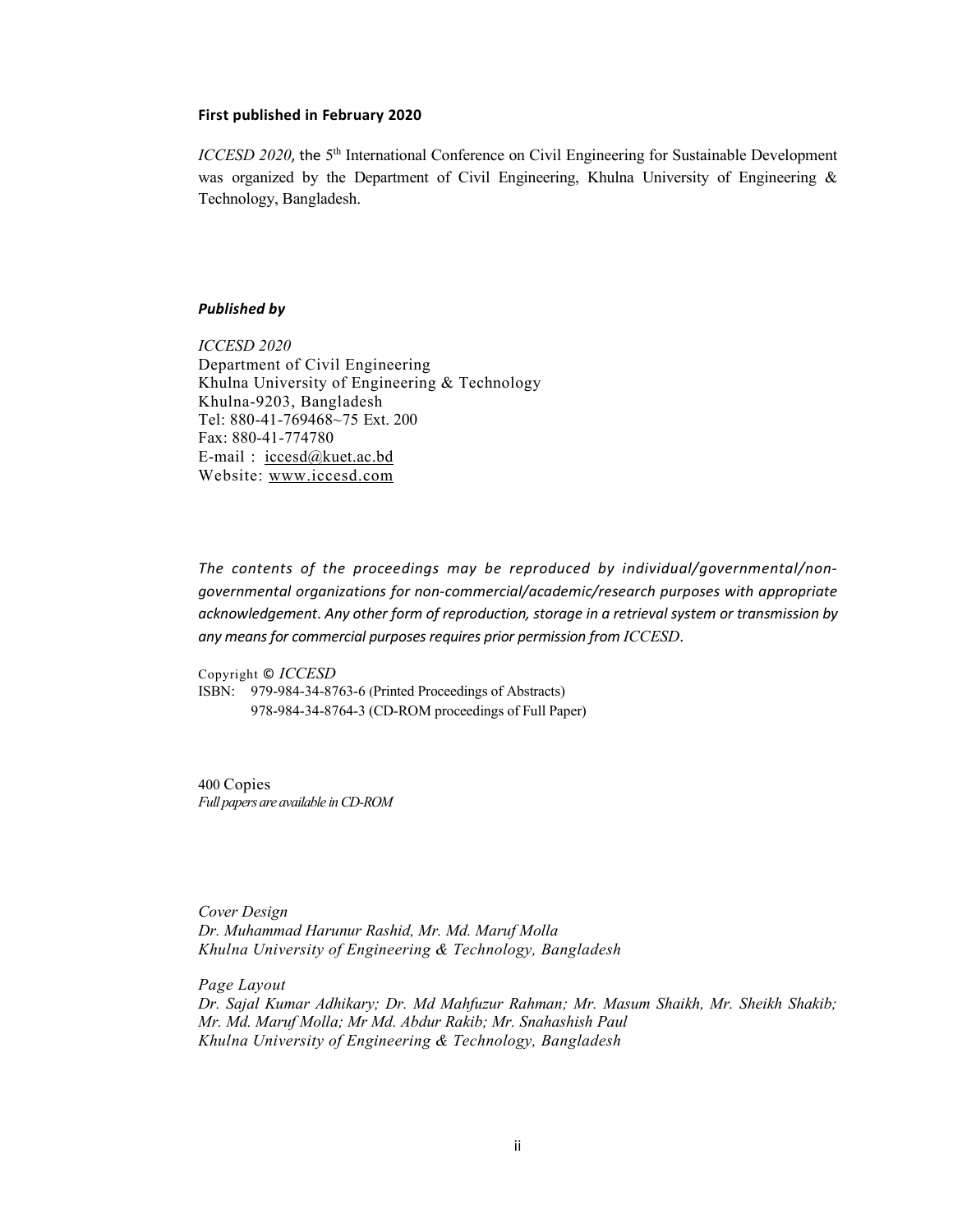# *ICCESD 2020*

5<sup>th</sup> International Conference on Civil Engineering for Sustainable Development

## **Chairman of the Conference**

## *Dr. Muhammad Harunur Rashid*

*Professor Department of Civil Engineering Khulna University of Engineering & Technology, Bangladesh* 

## **Secretary of the Conference**

## *Dr. Sajal Kumar Adhikary*

*Professor Department of Civil Engineering Khulna University of Engineering & Technology, Bangladesh*

## **International Advisory Board**

*Prof. Dr. Quazi Sazzad Hossain (Bangladesh); Prof. Dr. Muhammed Alamgir (Bangladesh); Prof. Dr. Md. Ataur Rahman (Australia); Prof. Dr. Raffaello Cossu (Italy); Prof. Dr. Teriyuki Fukuhara (Japan); Prof. Dr. Ashim Das Gupta (Australia); Prof. Dr. Wan Hashim Wan Ibrahim (Malaysia); Prof. Dr. Takashi Hosoda (Japan); Prof. Dr. Umamahesh V Nanduri (India); Prof. Dr. A.M.M. Shafiullah (Bangladesh); Prof. Dr. Paulo B. Lourenco (Portugal); Prof. Dr. Toshinori Sakai (Japan); Prof. Dr. Md. Abdul Motin (Bangladesh); Prof. Dr. Jun Nakajima (Japan); Prof. Dr. Tarif Uddin Ahmed (Bangladesh); Prof. Dr. Masahiko Sekine (Japan); Prof. Dr. Md. Monowar Hossain (Bangladesh); Prof. Dr. Md. Delwar Hossain (Bangladesh); Prof. Dr. Tamon Ueda (Japan); Prof. Dr. Md. Rezaul Karim (Bangladesh); Dr. Md. Asadul Haque (Australia); Dr. Sk. Faiz Uddin Ahmed (Australia); Dr. Md. Zahid Hossain (USA); Dr. Khalid Moinuddin (Australia).*

#### **Scientific & Technical Committee**

*Prof. Dr. Muhammed Alamgir, KUET (Bangladesh); Prof. Dr. Quazi Hamidul Bari, KUET (Bangladesh); Prof. Dr. Md. Saiful Islam, KUET (Bangladesh); Prof. Dr. Muhammad Harunur Rashid, KUET (Bangladesh); Prof. Dr. Kh. Mahbub Hassan, KUET (Bangladesh); Prof. Dr. Md. Shahjahan Ali, KUET (Bangladesh); Prof. Dr. S.M. Moniruzzaman, KUET (Bangladesh); Prof. Dr. Md. Rokonuzzaman, KUET (Bangladesh); Prof. Dr. Abu Zakir Morshed, KUET (Bangladesh); Prof. Dr. Kazi ABM Mohiuddin, KUET (Bangladesh); Prof. Dr. Md. Jahir Uddin, KUET (Bangladesh); Prof. Dr. Md. Ataur Rahman, KUET (Bangladesh); Prof. Dr. Md. Rafizul Islam, KUET (Bangladesh); Prof. Dr. H.M. Iqbal Mahmud, KUET (Bangladesh); Prof. Dr. Sajal Kumar Adhikary, KUET (Bangladesh); Md. Humayun Kabir, KUET (Bangladesh); Mir Abdul Kuddus, KUET (Bangladesh); Dr. Ismail Saifullah, KUET (Bangladesh); Dr. Md. Mahfuzur Rahman, KUET (Bangladesh); Dr. Md. Akhtar Hossain, KUET (Bangladesh); Dr. Md. Khalekuzzaman, KUET (Bangladesh); Prof. Dr. S. Onda, Kyoto Univesity (Japan); Prof. Dr. Raquib Ahsan, BUET (Bangladesh); Prof. Dr. Hasib Md. Ahsan, BUET (Bangladesh); Prof. Dr. Ayesha Akter, CUET (Bangladesh); Prof. Dr. Md. Niamul Bari, RUET (Bangladesh); Prof. Dr. Akhtarul Islam Chowdhury, SUST (Bangladesh); Dr. Shishutosh Barua, BoM (Australia); Dr. Md. Kamal Hossain (United Kingdom); Dr. Victor Rana Shindi, AIT (Thailand); Dr. Lubna Salem (Iraq); Dr. S.H.M. Fakhruddin, Tonkin & Taylor (New Zealand); Dr. Biplop Kumar Pramanik, RMIT (Australia); Dr. Tanvir Ahmed, BUET (Bangladesh).*

## **Organizing Committee**

*Prof. Dr. Muhammad Harunur Rashid (Conference Chair); Prof. Dr. Sajal Kumar Adhikary (Conference Secretary); Prof. Dr. Muhammed Alamgir; Prof. Dr. Quazi Hamidul Bari; Prof. Dr. Quazi Sazzad Hossain; Prof. Dr. Kh. Md. Shafiul Islam; Prof. Dr. Md. Saiful Islam; Prof. Dr. Kh. Mahbub Hassan; Prof. Dr. Md. Shahjahan Ali; Prof. Dr. S.M. Moniruzzaman; Prof. Dr. Md. Rokonuzzaman; Prof. Dr. Abu Zakir Morshed; Prof. Dr. Kazi ABM Mohiuddin; Prof. Dr. Md. Jahir Uddin; Prof. Dr. Md. Ataur Rahman; Prof. Dr. Md. Rafizul Islam; Prof. Dr. H. M. Iqbal Mahmud; Mr. Md. Humayun Kabir; Mr. Mir Abdul Kuddus; Dr. Ismail Saifullah; Dr. Md. Mahfuzur Rahman; Mr. Sk. Md. Kamal Uddin; Dr. Md. Akhtar Hossain; Ms. Mahzabin Afroz; Dr. Md. Khalekuzzaman; Mr. Masum Shaikh; Mr. Kamrul Ahsan; Mr. A. S. M. Riyad; Mr. Sheikh Shakib; Mr. Md. Maruf Molla; Mr. Md. Abdur Rakib; Mr. Mehedi Hasan; Mr. Snehashish Paul; Ms. Pingki Datta.*